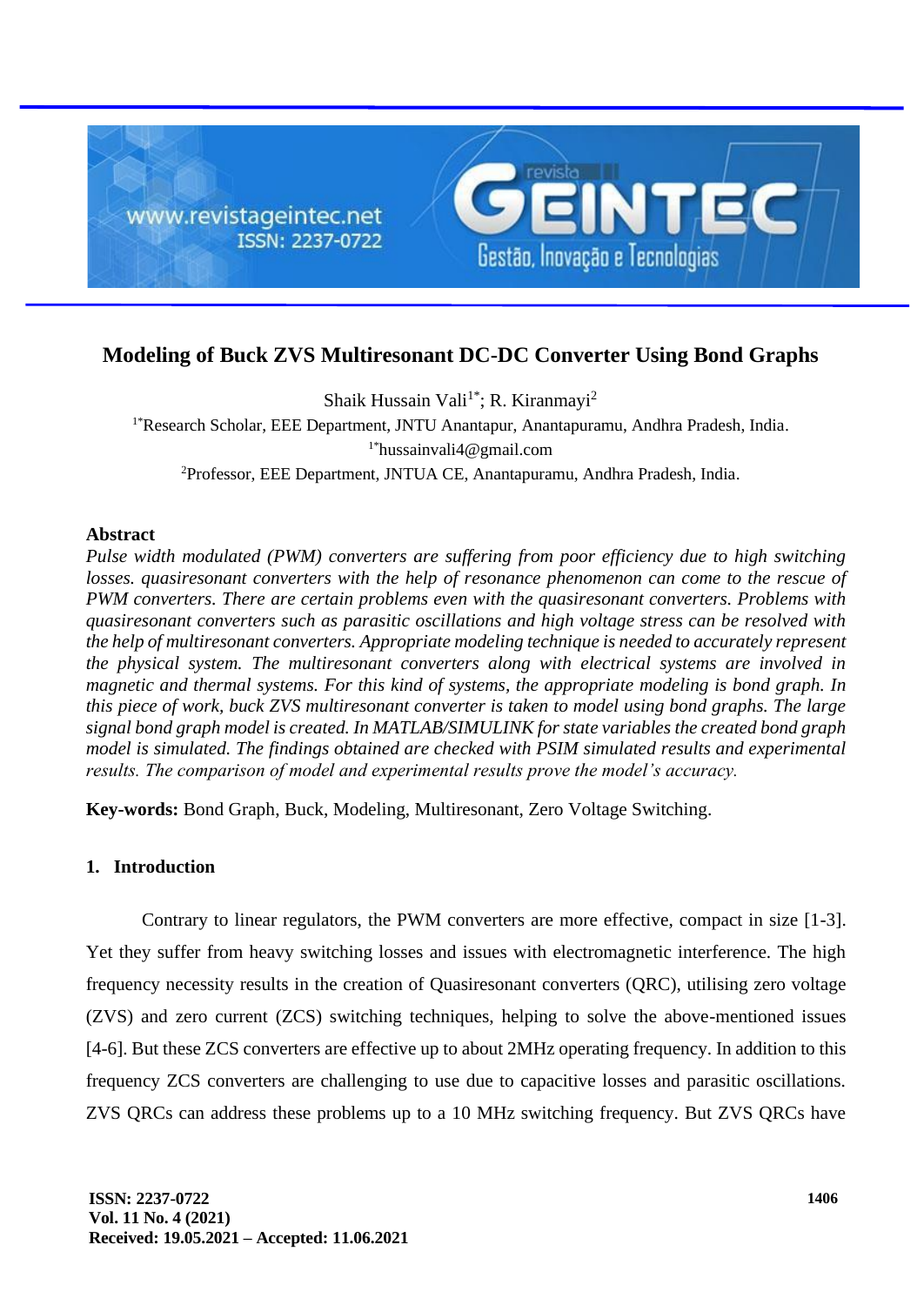problems with high voltage stress, narrow load changes and stability issues on the switches. Multiresonant converters can solve these problems by providing resonant stages over one cycle [7].

For effective device modeling, the system should be well-defined. In the case of electrical power converters, various modeling techniques are built on the basis of requirements [8-11]. They include switched state-space model, average state-space model, average circuit model, generalized average model, sampled data models [9] etc. Challenges in modeling are the development of models to minimize simulation time, the development of models for basic elements to fit simulation, simulation duration, consistency of the outcome, precision of the result. If the system is static or dynamic, this defines the modeling form. The PSPICE is primarily used for switched mode power converters with readymade blocks. There are numerous simulation approaches usable, such as the Global Simulation Method, the Method of Parity Simulation, and the Sequential Simulation Method.

The ZVS buck multiresonant DC-DC converter is a dynamic system of more than one domain. It includes thermal, mechanical and magnetic fields, aside from electrical. Modeling such multi-domain structures typically requires a dynamic process. It is carried out by transforming the non-electrical areas into their equal analogous electrical domains and converting the virtual effects to the initial domain result again. Bond Graph modeling [12-14] may be used to some degree for rescue purposes. The methodology of bond-graph modeling is more advantageous for multi-domain modeling. It functions on the power or energy vector common to any domain. No analogous systems are needed.

### **2. Bond Graph Modeling Approach**

Bond graphs [12-14] depict structures in the form of pictures. The diagram includes several bonds and many intersections. Each bond has some direction. Each bond has two variables: effort and flow. The bond directions are determined by causality. The junctions are 0 and 1 junctions. The bond graph is based on the system's activity. If the graph is finished, the state equations are derived from the simple operating laws of the system. The bond graph modeling is relevant to the power electronic converter systems [15, 16]. Switched power junctions (SPJ)[17] concept is useful for switched-mode power converters (SMPCs), since they require more switches with multiple switching combinations. They are junctions with 0s and 1s. For this the bond graph and its causality would stay the same regardless of switching combinations. The large signal, small signal and steady state models are developed. Thereafter, state equations are derived. This methodology unifies SMPC's large signal, small-signal, and steady-state models [18]. The same technique may be used for continuous and discontinuous operating modes.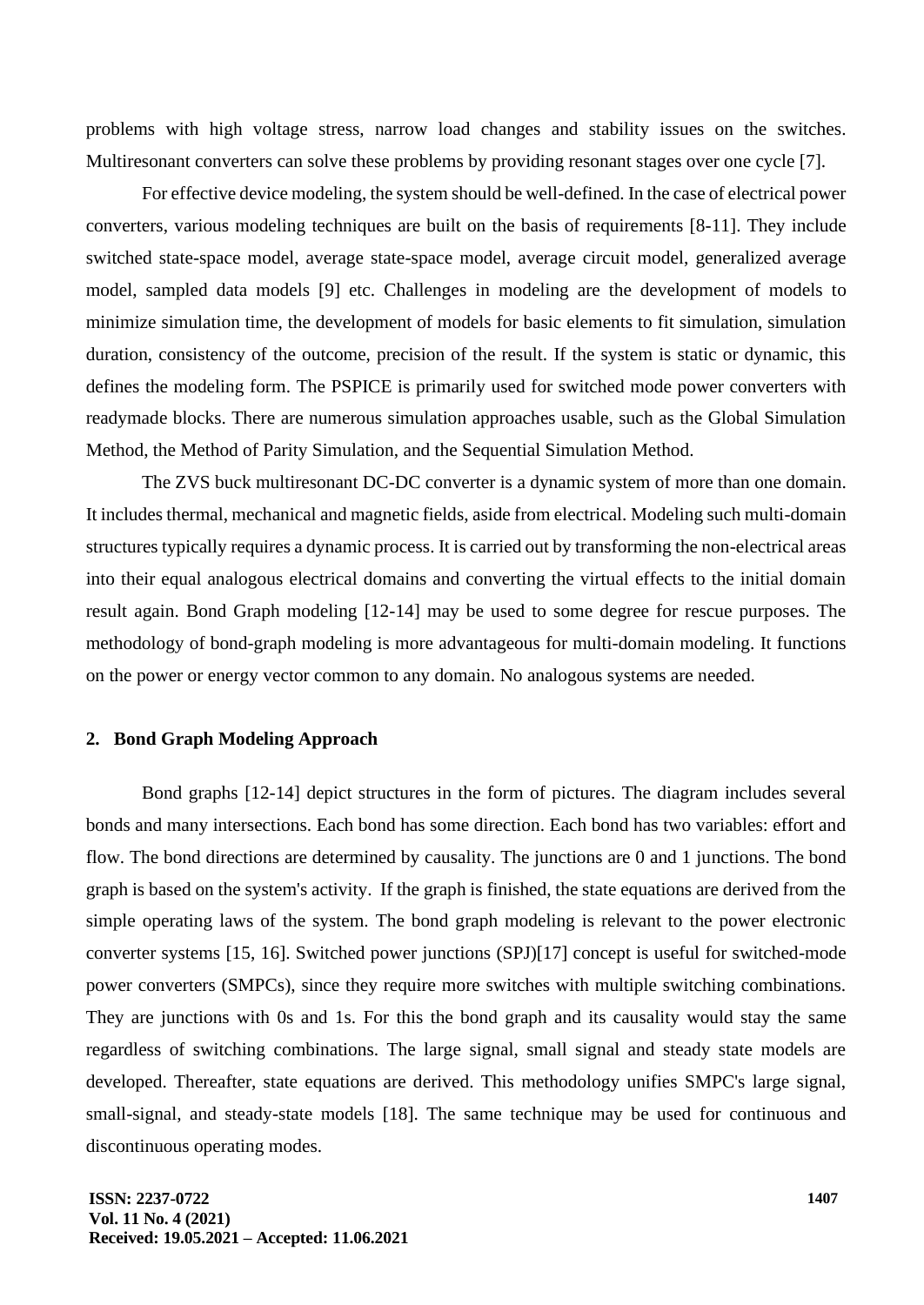#### **3. Modeling of the Converter**

Fig.1 displays the circuit of the Buck ZVS multi-resonant DC-DC converter (MRC)[7]. In these two resonant capacitors, each of them connected via a switch and a diode. The diode and capacitor combination in series is connected to a resonant inductor. If the effort value differs with switch locations, a 0 junction is substituted with a 0s junction. Similarly there is 1s-junction.



Fig. 2(a) - 2(d) display bond graph models [18] for various switch and diode combinations. Tabulate current and voltage variables with all these potential variations in Table 1 to Table 4. Fig. 2(e) displays the complete large signal bond graph. The state equations obtained from the bond graph are given from (1) to (5). Here,  $i_L$ ,  $i_{Lr}$ ,  $v_C$ ,  $v_{Crs}$  and  $v_{Crd}$  are filter inductor current, resonant inductor current, output voltage, resonant capacitor voltage across switch and resonant capacitor voltage across diode respectively and all are instantaneous values. They are taken as state variables. Whereas *IL*, *ILr*, *VC*, *VCrs* and *VCrd* are respectively filter inductor current, resonant inductor current, output voltage, resonant capacitor voltage across switch and resonant capacitor voltage across diode and all are steady state values.



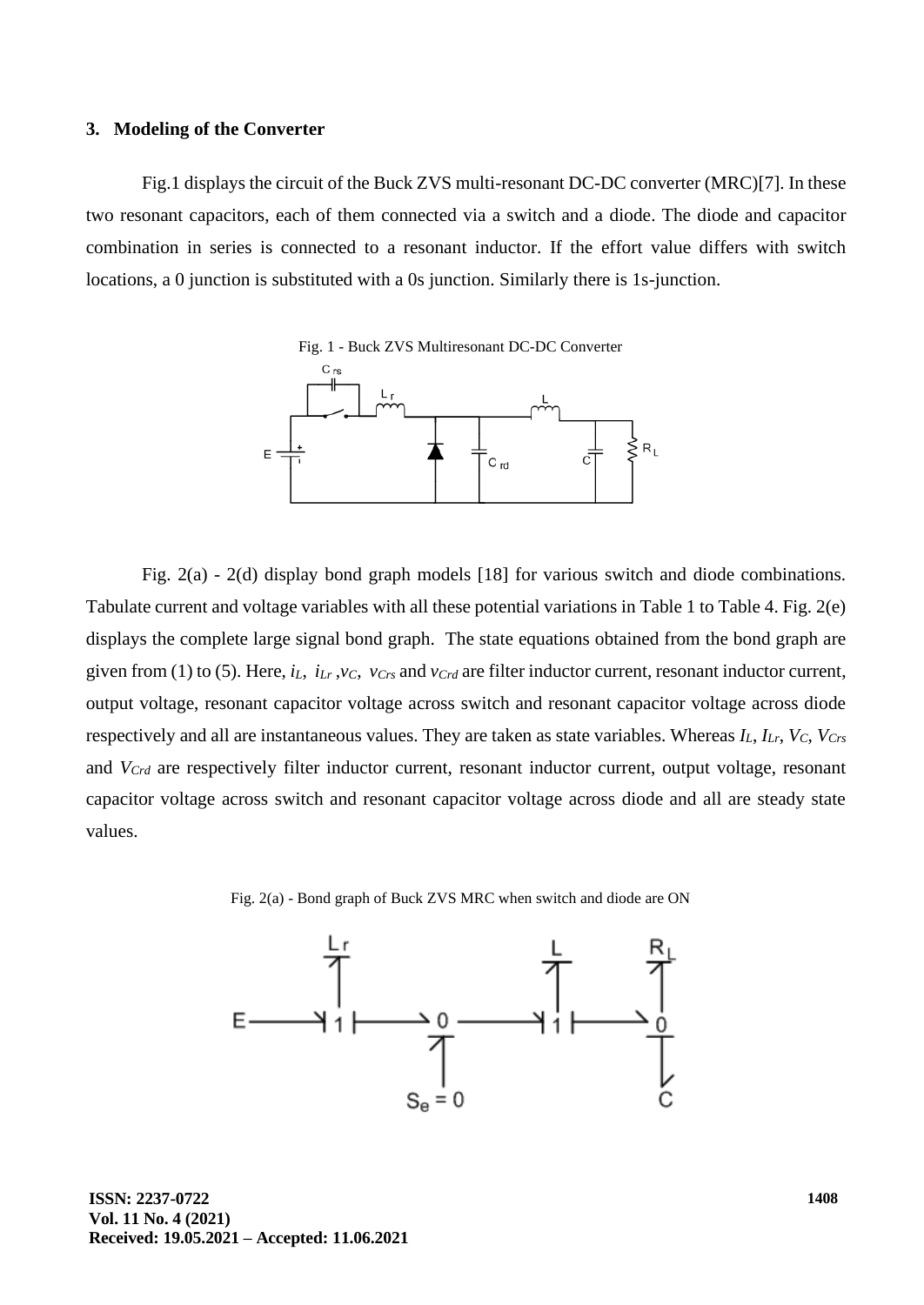

Fig. 2(c) - Bond graph of Buck ZVS MRC when switch and diode are OFF



Fig. 2(d) - Bond graph of Buck ZVS MRC when switch is OFF and diode is ON



Table 1 - Variable values when both switch and diode are ON

| Variable $ V_{Lr} V_L$ |            | $ I_{Crs}   I_{Crd}   I_C$ |                           |
|------------------------|------------|----------------------------|---------------------------|
| Value                  | $-V_C$   0 |                            | $\mid I_L - V_C/R_L \mid$ |

Table 2 - Variable values when switch is ON and diode is OFF

| Variable $V_{Lr}$ |  | $ I_{Crs} $ $I_{Crd}$ $ I_C $ |                                                                                             |
|-------------------|--|-------------------------------|---------------------------------------------------------------------------------------------|
| Value             |  |                               | $\mid E$ - $V_{Crd} \mid V_{Crd}$ - $V_C \mid 0 \mid I_{Lr}$ - $I_L \mid I_L$ - $V_C / R_L$ |

Table 3 - Variable values when both switch and diode are OFF

| Variable $V_{Lr}$ |                                                                                   |  | $I_{Crs}$ $I_{Crd}$ |  |
|-------------------|-----------------------------------------------------------------------------------|--|---------------------|--|
| Value             | $ E - V_{Cs} - V_{Crd} $ $V_{Crd} - V_C  I_{Lr}   I_{Lr} - I_L   I_L - V_C / R_L$ |  |                     |  |

Table 4 - Variable values when the switch is OFF and diode is ON

| <i>Variable</i> $V_{Lr}$ |                                                      |  | $ I_{Crs} \, \, I_{Crd} \, \, I_C$ |                           |
|--------------------------|------------------------------------------------------|--|------------------------------------|---------------------------|
| Value                    | $\mid E$ - $V_{Crs} \mid$ - $V_C \mid I_{Lr} \mid 0$ |  |                                    | $\mid I_L - V_C/R_L \mid$ |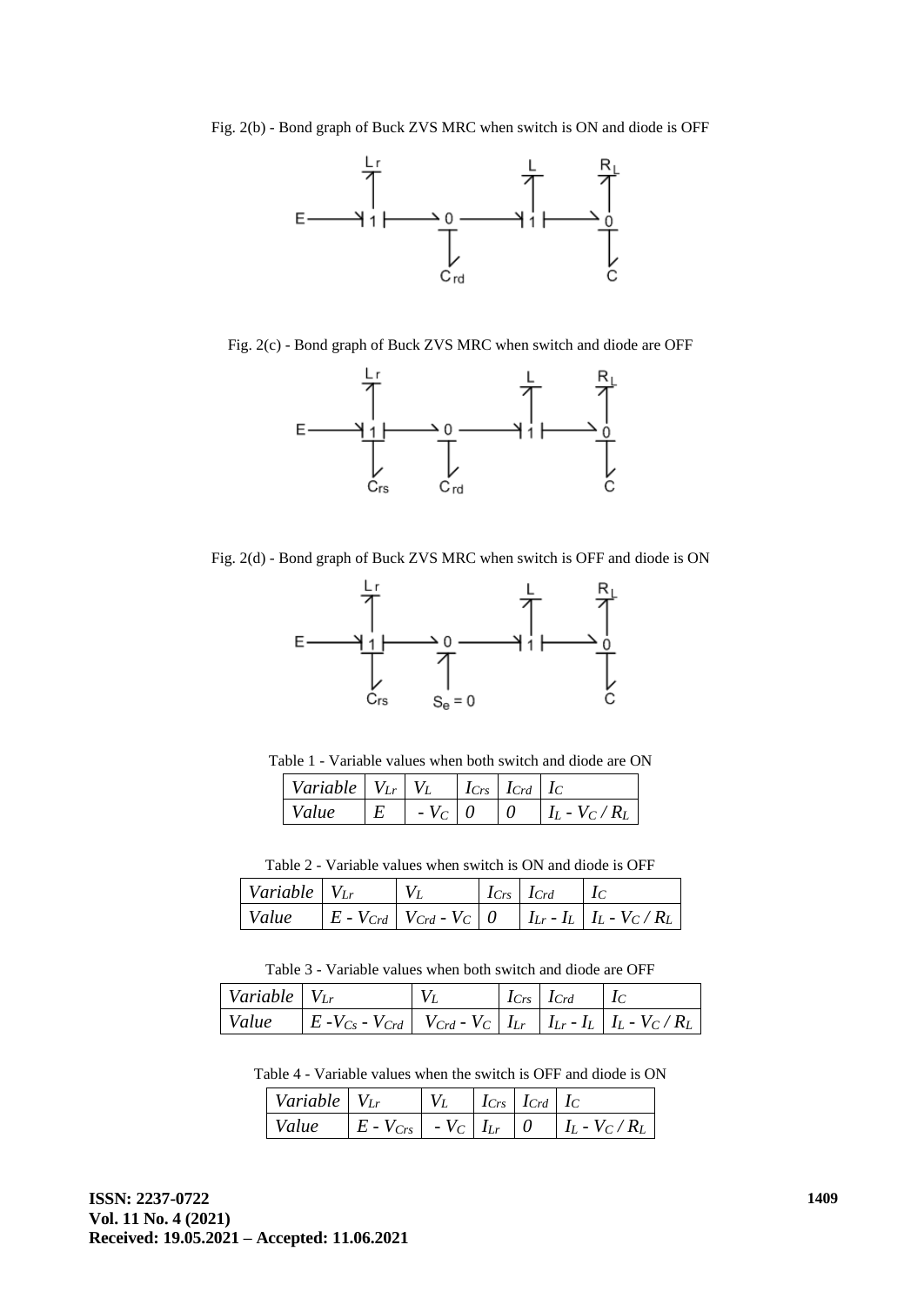



$$
i_{Crs} = U_2 i_{Lr} \tag{1}
$$

$$
i_c = i_L - \frac{v_c}{R_L} \tag{2}
$$

$$
i_{Crd} = U_4(i_{Lr} - i_L)
$$
 (3)

$$
v_{Lr} = E - U_4 v_{Crd} - U_2 v_{Crs}
$$
 (4)

$$
v_L = -v_C + U_4 v_{Crd} \tag{5}
$$

### **4. Design of the Converter**

Equations (6) to (8) are the expressions for desired load voltage  $(V_C)$ , filter inductor  $(L)$ , filter capacitance (*C*) and resonant frequency  $(f_o)$  in terms of supply input voltage (*E*), duty ratio (*d*), switching time period  $(T_s)$ , switching frequency  $(f_s)$ , Resistive load  $(R_L)$ , percentage current ripple and percentage voltage ripple [3]. Equations (9) to (12) are the expressions for resonant inductor  $(L_r)$  and resonant capacitors across converter switch (*Crs*) and converter diode (*Crd*) respectively in terms of supply input voltage  $(E)$ , duty ratio  $(d)$ , resonant frequency  $(f_o)$  and Resistive load  $(R_L)$  [19]. The expressions are obtained by following the working principles of converter.

$$
V_c = Ed \tag{6}
$$

$$
L = \frac{T_s R_L (1 - d)}{\% current ripple} \tag{7}
$$

$$
C = \frac{T_s^2 (1 - d)}{8L(\% \text{v} (tagger) \text{p})}
$$
(8)

$$
f_0 = \frac{0.9092 E f_s}{E - V_C}
$$
(9)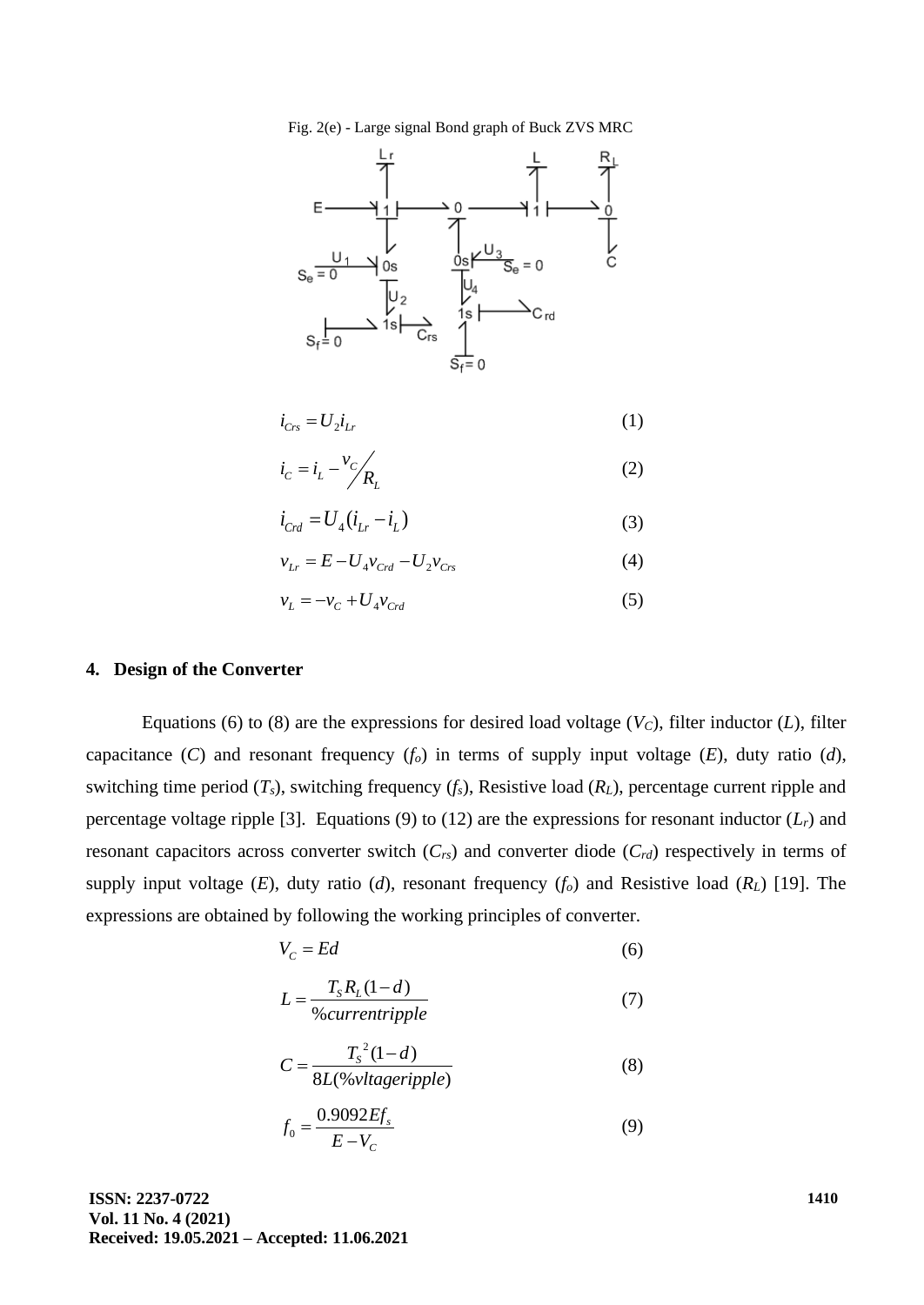$$
L_r = \frac{0.159ER_L}{V_c f_0} \tag{10}
$$

$$
C_{rs} = \frac{0.159V_C}{R_L E f_0}
$$
\n(11)

$$
C_{rd} = 4C_{rs} \tag{12}
$$

The design parameters based on above equations, are shown in Table 5

| <i>Input supply Voltage <math>(E)</math></i>            | 20V         |
|---------------------------------------------------------|-------------|
| Load Voltage $(V_c)$                                    | 14V         |
| <i>Resistive Load</i> $(R_L)$                           | $100\Omega$ |
| Converter Switching Frequency $(f_s)$                   | 20000 Hz    |
| Resonant Frequency $(f_o)$                              | 60613 Hz    |
| Filter Inductance $(L)$                                 | 0.15H       |
| Filter Capacitance $(C)$                                | $300 \mu F$ |
| Resonant Inductor $(L_r)$                               | $375 \mu H$ |
| Resonant Capacitance across converter switch $(C_{rs})$ | 18.38 nF    |
| Resonant Capacitance across converter diode $(C_{rd})$  | $76$ nF     |

Table 5 - Converter design Parameters

### **5. Simulated Results and Analysis**

To build the SIMULINK diagram, a toolbox [20] is used to transform bond diagrams into MATLAB/SIMULINK software to model waveforms of current in filter inductor (*iL*), current in resonant inductor (*iLr*), voltage across filter capacitor (*vc*), voltage across switch resonant capacitor (*vcrs*) and voltage across diode resonant capacitor  $(v_{crd})$  that are shown in Fig. 3(a) to 3(e).

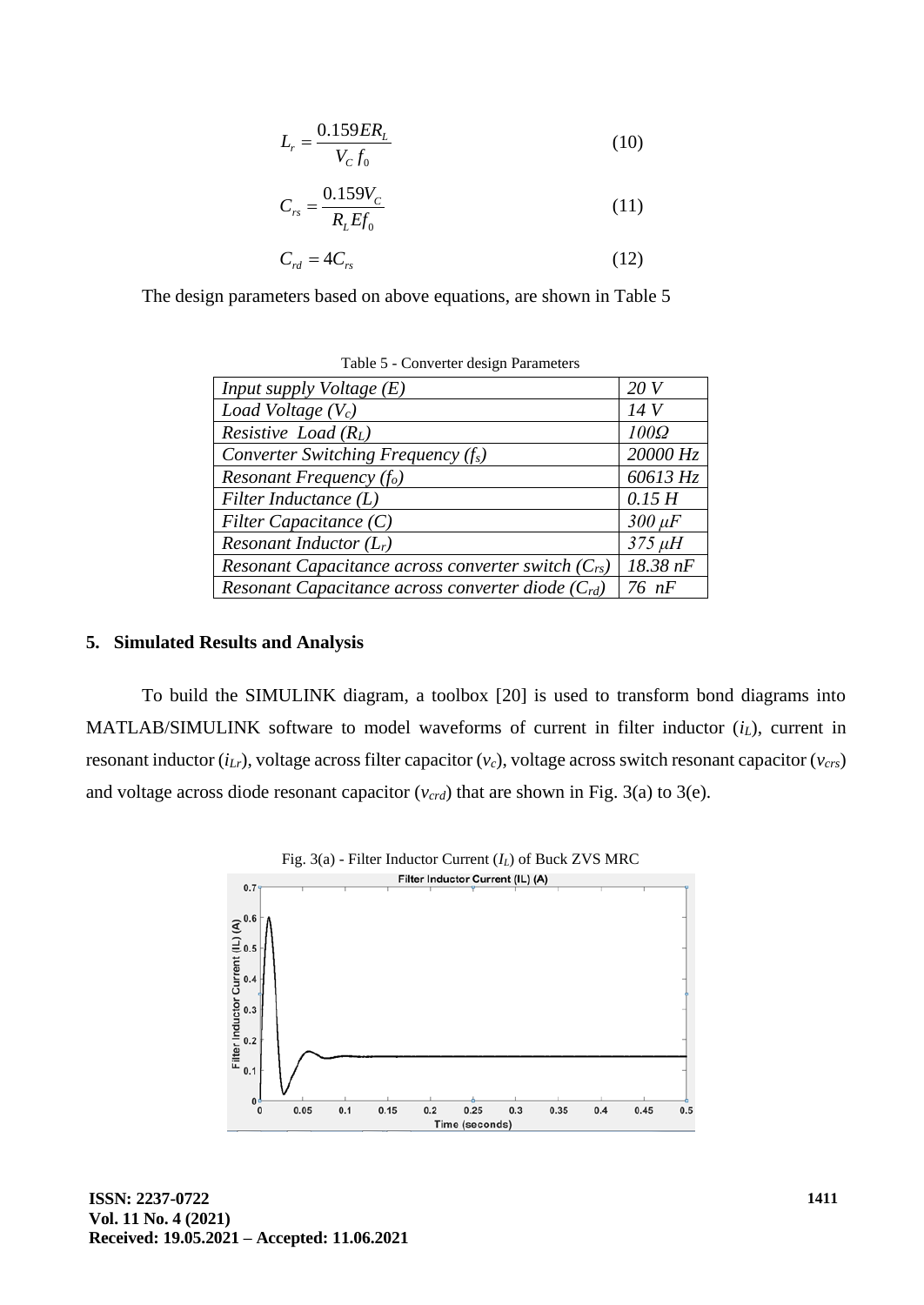





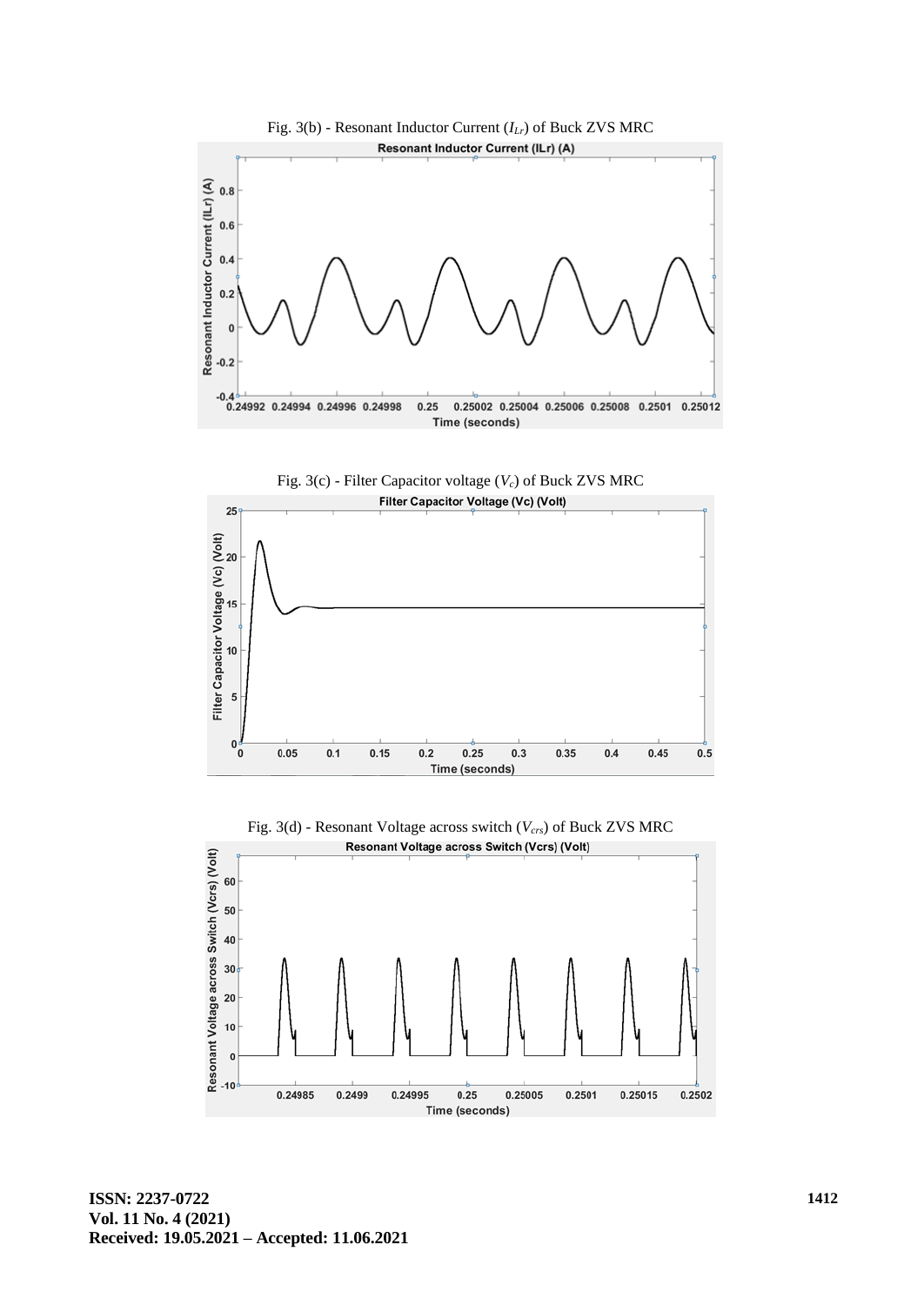

From Fig. 3(a), the average value of the inductor present is 0.15 A. The peak-peak value of the resonant inductor current present in Fig. 3(b) is 0.5 A and the frequency is 20 kHz. The average output voltage of Fig. 3(c) is 14 V. The peak resonant voltage across switch of Fig. 3(d) is 35 V with a frequency of 20 kHz. The peak resonant voltage across diode of Fig. 3(e) is 35 V with a frequency of 20 kHz. All these values logically obey equations.

The circuit diagram as seen in Fig. 1 is simulated directly in PSIM software without using the developed model. The simulated results of filter inductor current (*IL*), Resonant Inductor current (*ILr*), Filter capacitor voltage (*Vc*), Resonant capacitor voltage across switch (*Vcrs*) and Resonant capacitor voltage across diode (*Vcrd*) are shown in Fig. 4(a) to 4(e).

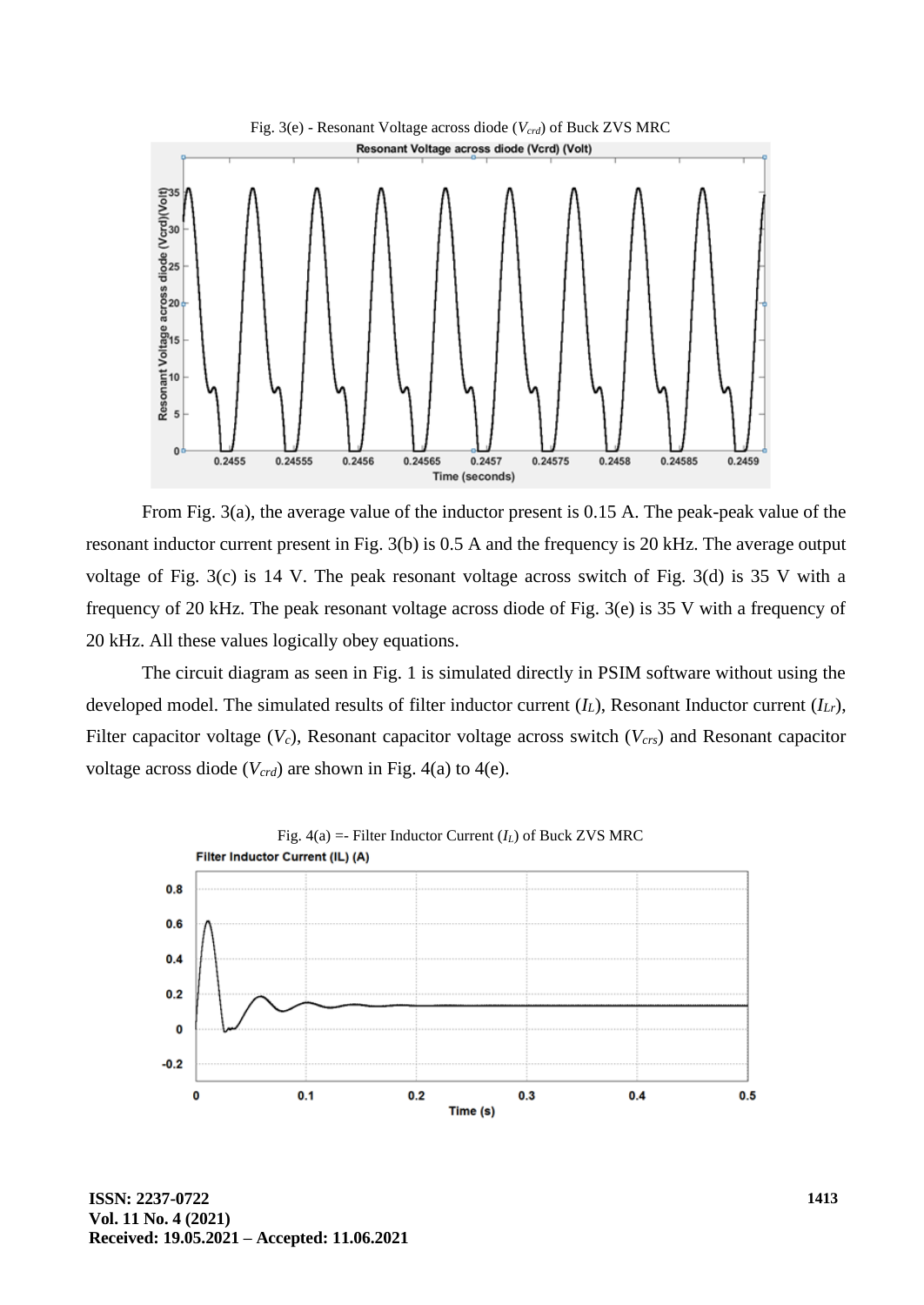

Fig. 4(c) - Filter Capacitor voltage (*Vc*) of Buck ZVS MRC Filter Capacitor Voltage (Vc) (Volt)





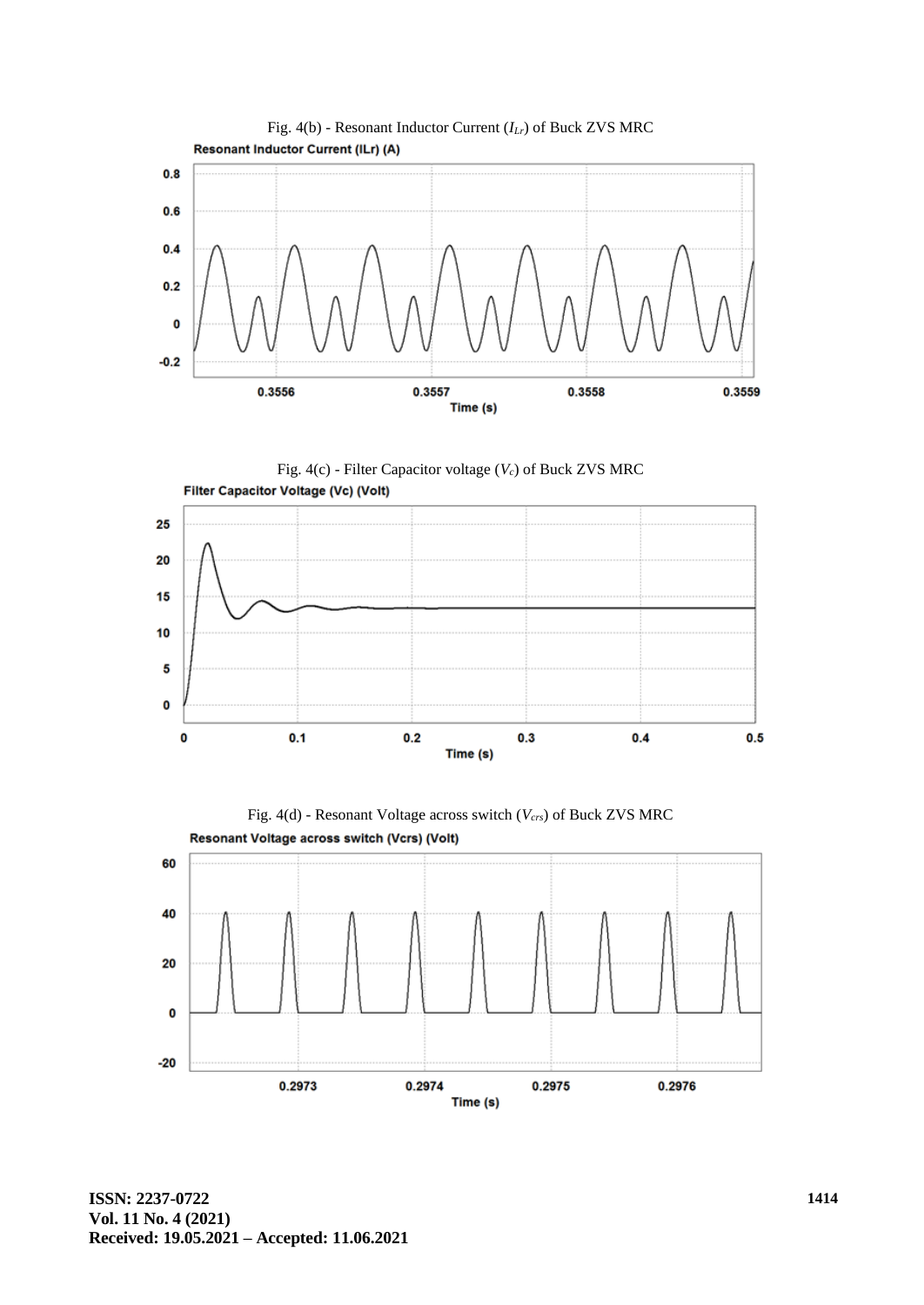

Fig. 4(a) reveal that the average inductor current value is 0.16 A. The maximum-maximum value of the resonant inductor current from Fig. 4(b) is 0.52 A and the frequency is 20 kHz. The average output voltage of Fig. 4(c) is 13 V. From Fig. 4(d), the peak resonant capacitor voltage across switch is 40 V, and the frequency is 20 kHz. From Fig. 4(e), the peak resonant capacitor voltage across diode is 40 V, and the frequency is 20 kHz. Both these values technically obey the equations.

## **6. Experimental Results and Analysis**

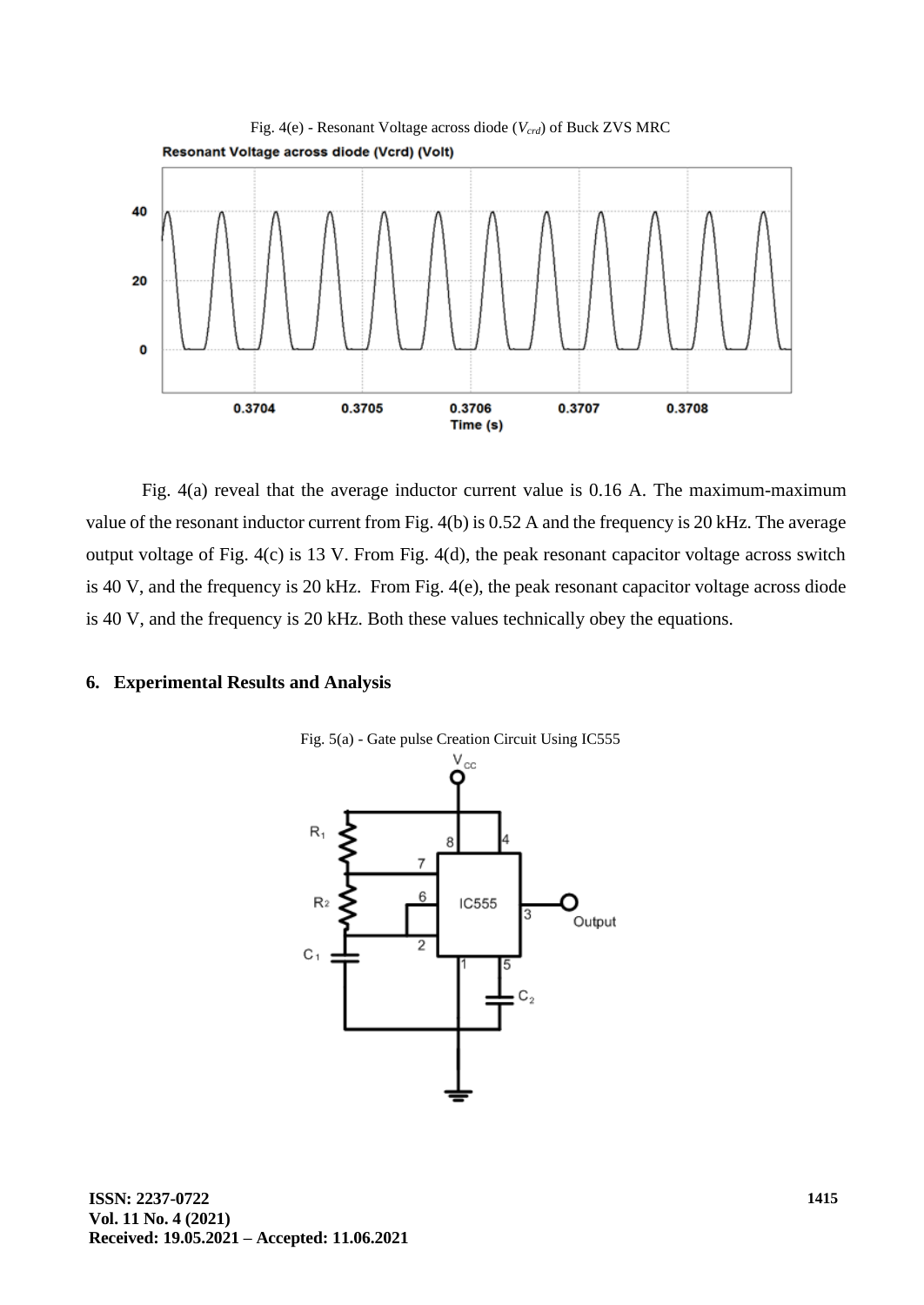The hardware components are selected according to the specification parameters in Table 5. Switch (MOSFET) gate pulses are created from IC555 timer. As seen in Fig. 5(a), the IC is in Astable mode. ON time (*t<sup>1</sup>* in sec), OFF time (*t<sup>2</sup>* in sec), switching frequency (*fs*) and duty cycle (*d*) are defined by (13) – (16) respectively. Given,  $C_2 = C_1 = 0.01$   $\mu$ F. Resistors  $R_1$  and  $R_2$  are potentiometers and are calibrated to produce the appropriate frequency and duty ratio pulses. The generated pulse is produced in Fig. 5(b). Fig. 6 displays the converter's experimental configuration along with the pulse generation circuit.

$$
t_1 = \frac{(R_1 + R_2)}{1.443} C_1 \tag{13}
$$

$$
t_2 = \frac{R_2}{1.443} C_1 \tag{14}
$$

$$
f_s = 1/(t_2 + t_1) \tag{15}
$$

$$
d = \left(\frac{1 + R_2 / R_1}{1 + 2R_2 / R_1}\right) \tag{16}
$$



Fig. 5(b) - Pulse of 70% duty cycle from circuit using IC555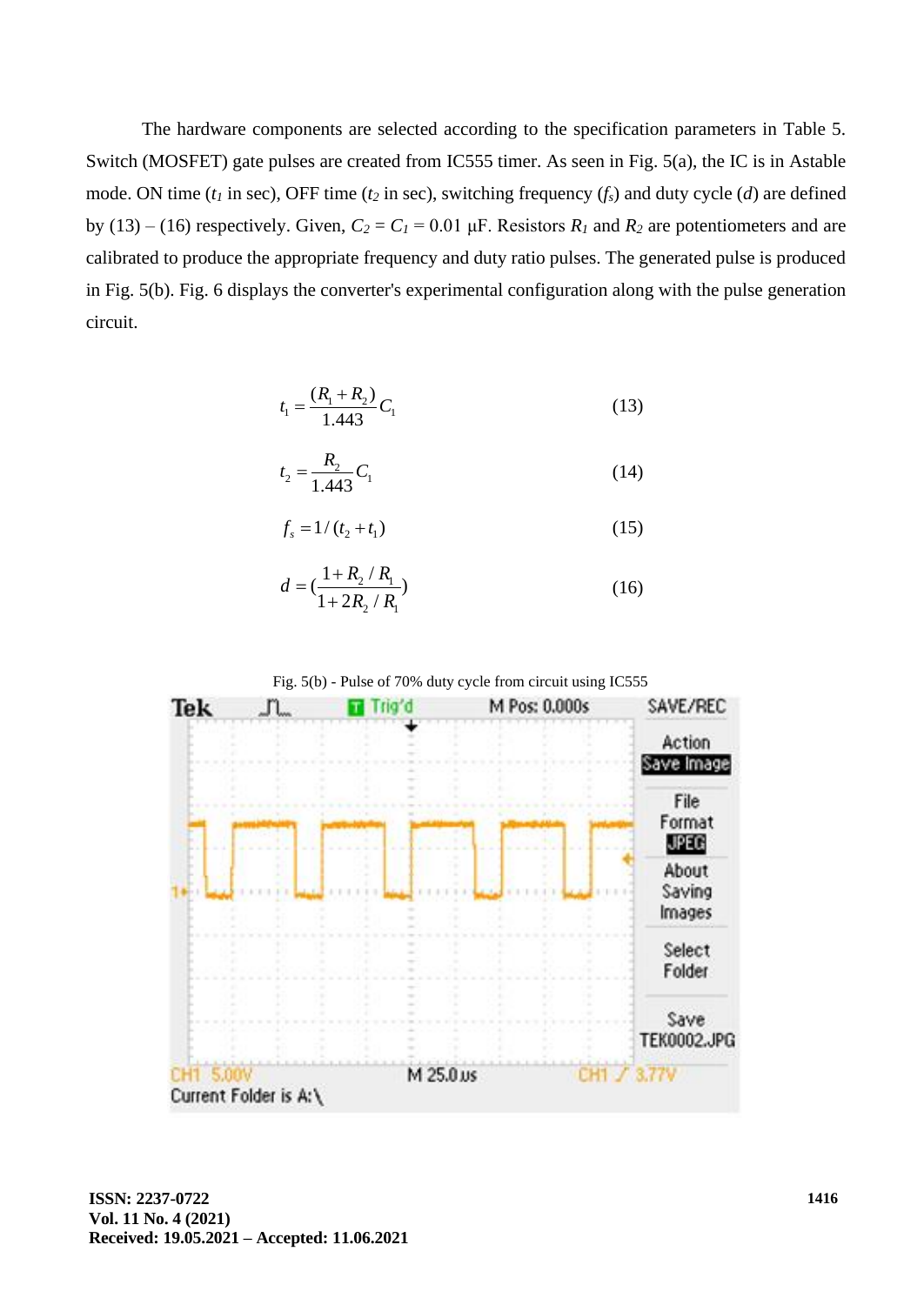Fig. 6 - Experimental set up of Buck ZVS MRC



Fig. 7(a) - 7(e) display the plots of the filter inductor current (IL), resonant inductor conductor current (ILr), filter capacitor voltage (Vc), resonant switch capacitor voltage (Vcrs) and resonant diode capacitor voltage (Vcrd).



Fig. 7(b) - Resonant Inductor Current (*ILr*) of Buck ZVS MRC

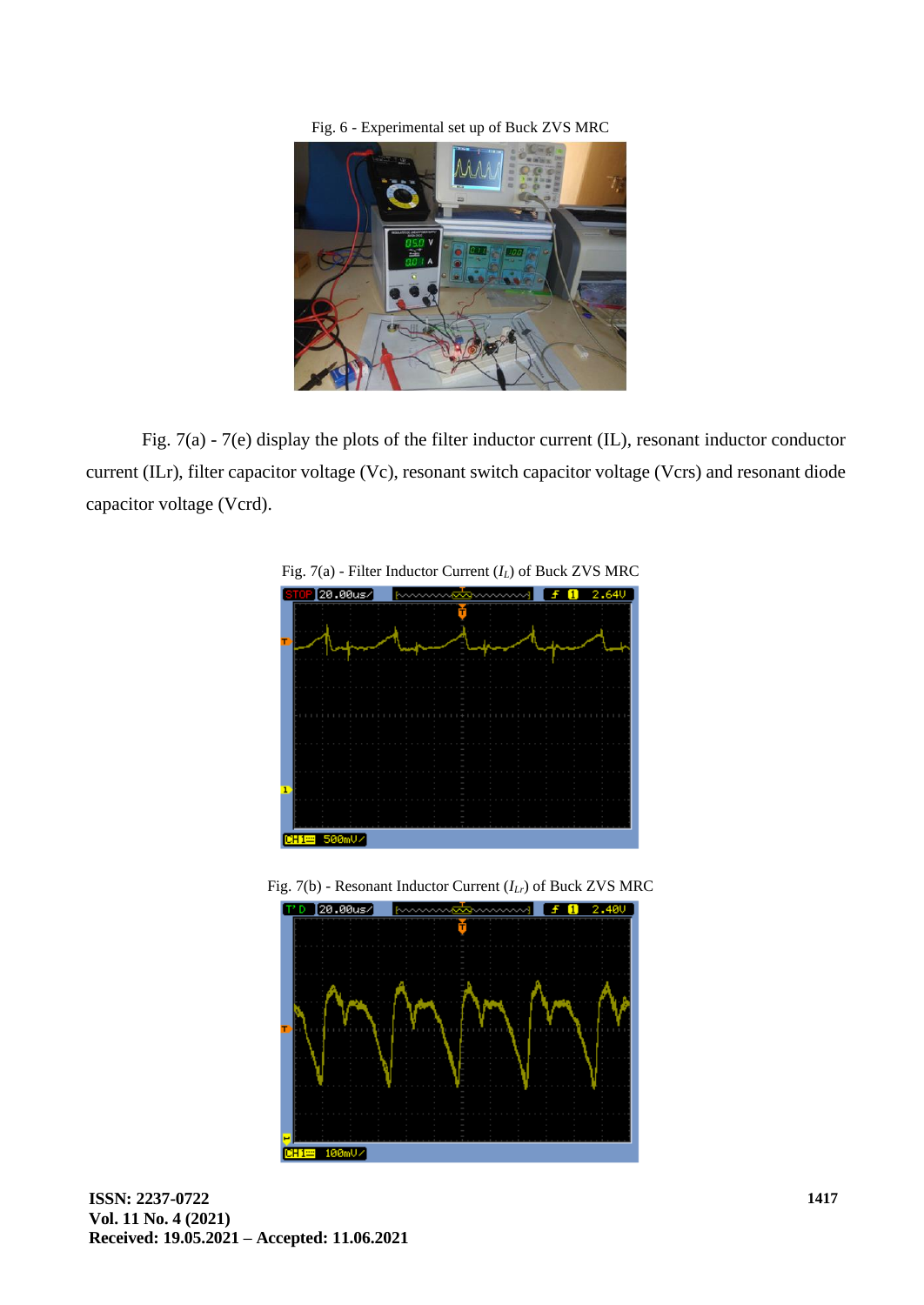

Fig. 7(c) - Filter Capacitor voltage (*Vc*) of Buck ZVS MRC

Fig. 7(d) - Resonant Voltage Across Switch (*Vcrs*) of Buck ZVS MRC



Fig. 7(e) - Resonant Voltage across diode (*Vcrd*) of Buck ZVS MRC

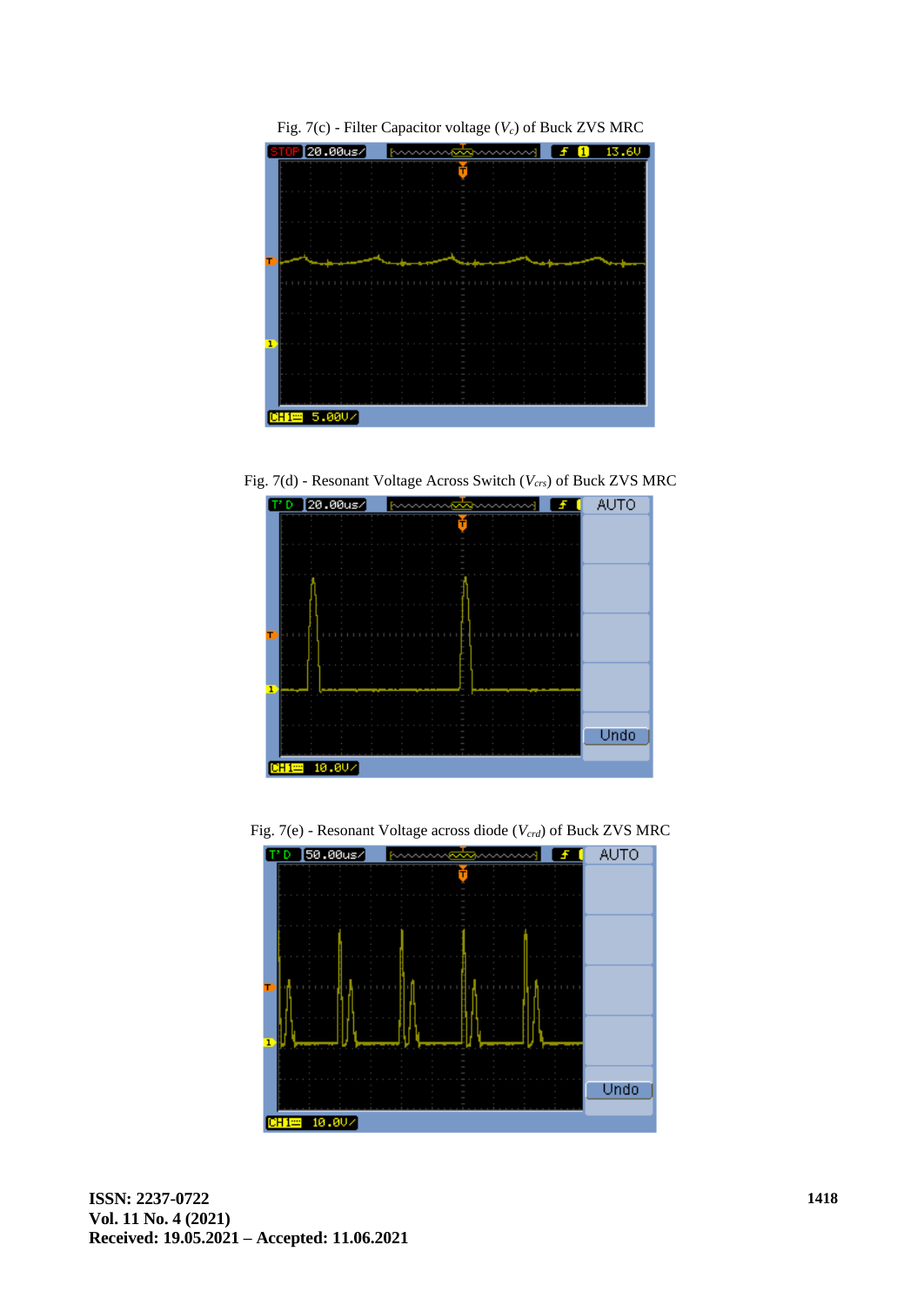The inductor current  $(I_L)$  is calculated by using a current probe that is set at 100 mV/A. The average current to be calculated is 0.14 A. The Resonant Inductor current (*ILr*) was measured according to the same procedure and was 0.5 A (peak-peak).

#### **7. Numerical Analysis of Results**

The bond graph model results that were obtained in (MATLAB/SIMULINK), PSIM results and the results of the experimental buck ZVS MRC converter are presented in Table 6. The simulation results of the established MATLAB/SIMULINK bond graph model, simulated circuit model results in PSIM and experimental findings demonstrate the precision of the model developed in roughly the same way.

|                      | <b>MATLAB/SIMULINK</b> | <b>PSIM</b> | Experimental |
|----------------------|------------------------|-------------|--------------|
| $I_{L(avg)}$         | 0.15A                  | 0.16A       | 0.14 A       |
| $I_{Lr}$ (peak-peak) | 0.5 A                  | 0.52A       | 0.5 A        |
| $V_{c(avg)}$         | 14 V                   | 13 V        | 19 V         |
| $V_{crs (peak)}$     | 35 V                   | 40 V        | 39 V         |
| crd (peak)           | 35 V                   |             | 39 V         |

Table 6 - Buck ZVS MRC Converter

#### **8. Conclusion**

A PWM converter suffers from high switching loss and heavy switching stress. The above problems can be solved by Quasi-resonant DC-DC converters by switching when the voltage and current are zero. Since there are some drawbacks of quasi-resonant converters including parasitic oscillations and capacitive turn on losses, Multi resonant DC-DC converters can be used to overcome. Buck ZVS MRC converter is modeled through bond graphs. An accurate large signal bond model of the Buck ZVS MRC converter has been constructed based on the bond graph drawing. This is how the State equations are developed using this graph. The bond graph model developed is simulated in MATLAB/SIMULINK for state variables filter inductor current (*IL*), resonant inductor current (*ILr*), filter capacitor voltage (*Vc*), resonant capacitor voltages (*Vcrs* and *Vcrd*). The variable values and the profiles of state variables are verified by running the circuit model in PSIM and then comparing their simulation results with the experimental results to see if they match. The developed bond graph model results in MATLAB/SIMULINK are in direct agreement to prove its accuracy when used in a number of multi-domain applications of the converter, such as automotive and solar applications.